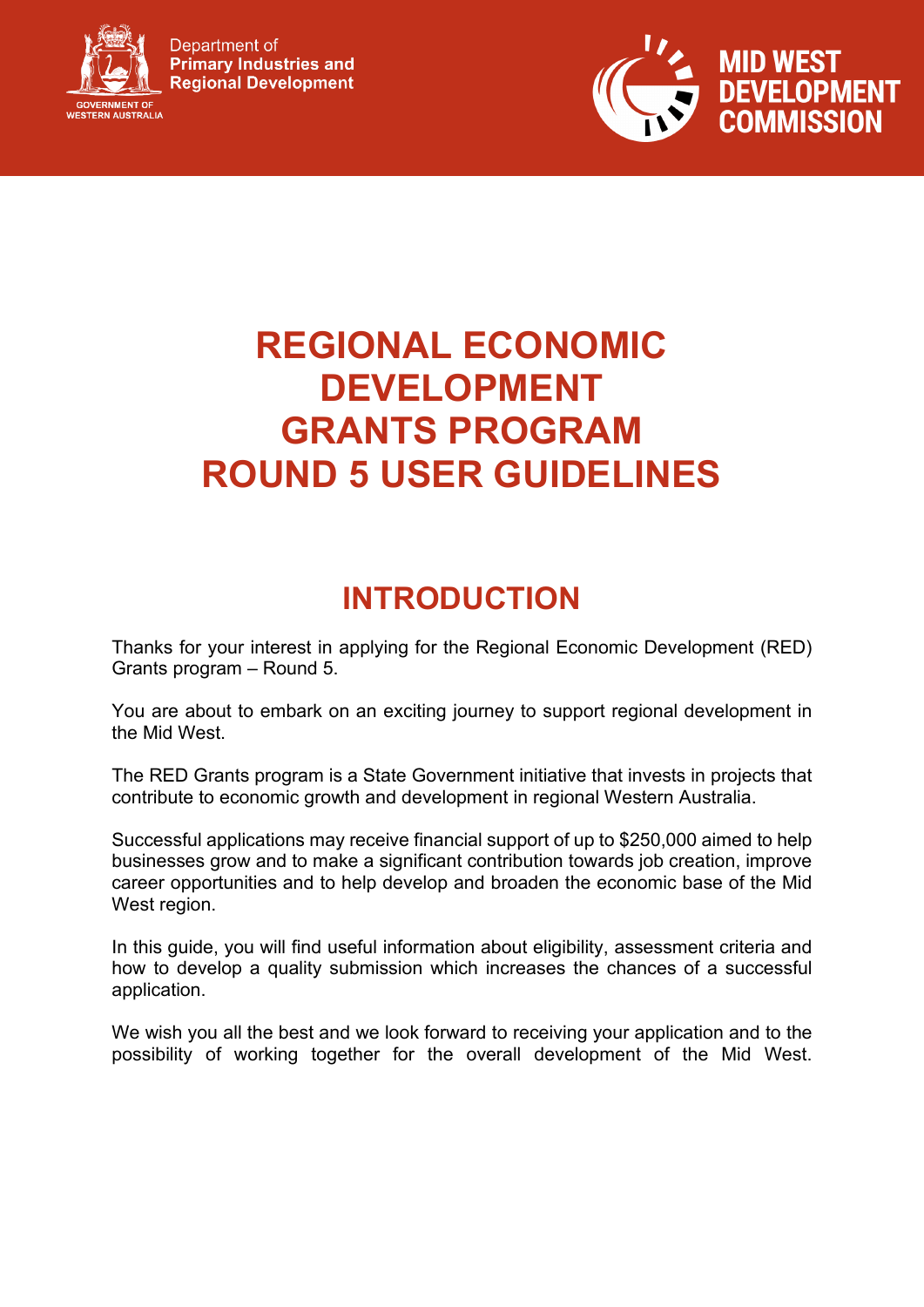# **OBJECTIVE**

The overall objective of the RED Grants program is to promote regional economic development through supporting local and regional businesses to:

- Create sustainable jobs
- expand or diversify local and regional industry
- develop skills or capabilities
- attract new investment into the Mid West region, and
- increase productivity of business

The Mid West Development Commission (MWDC), based on its legal mandate (Development Commissions Act 1993), strongly encourages applications that are aligned with the region's priorities including investments aimed to maximise job creation, improve career opportunities and to develop and broaden the economic base of the region.

For this Round, the eligibility criteria focus on attracting and promoting investments that will directly contribute to:

- **Economic participation for Aboriginal people** supporting Aboriginal people in their endeavours to participate in the Mid West economy
- **Critical economic infrastructure** ensure that the Mid West region has the economic infrastructure required to facilitate industry growth and diversification
- **Industry growth and diversification** development of new and existing industries in the Mid West region
- **Enhance liveability** focus on job creation, workforce development and housing construction.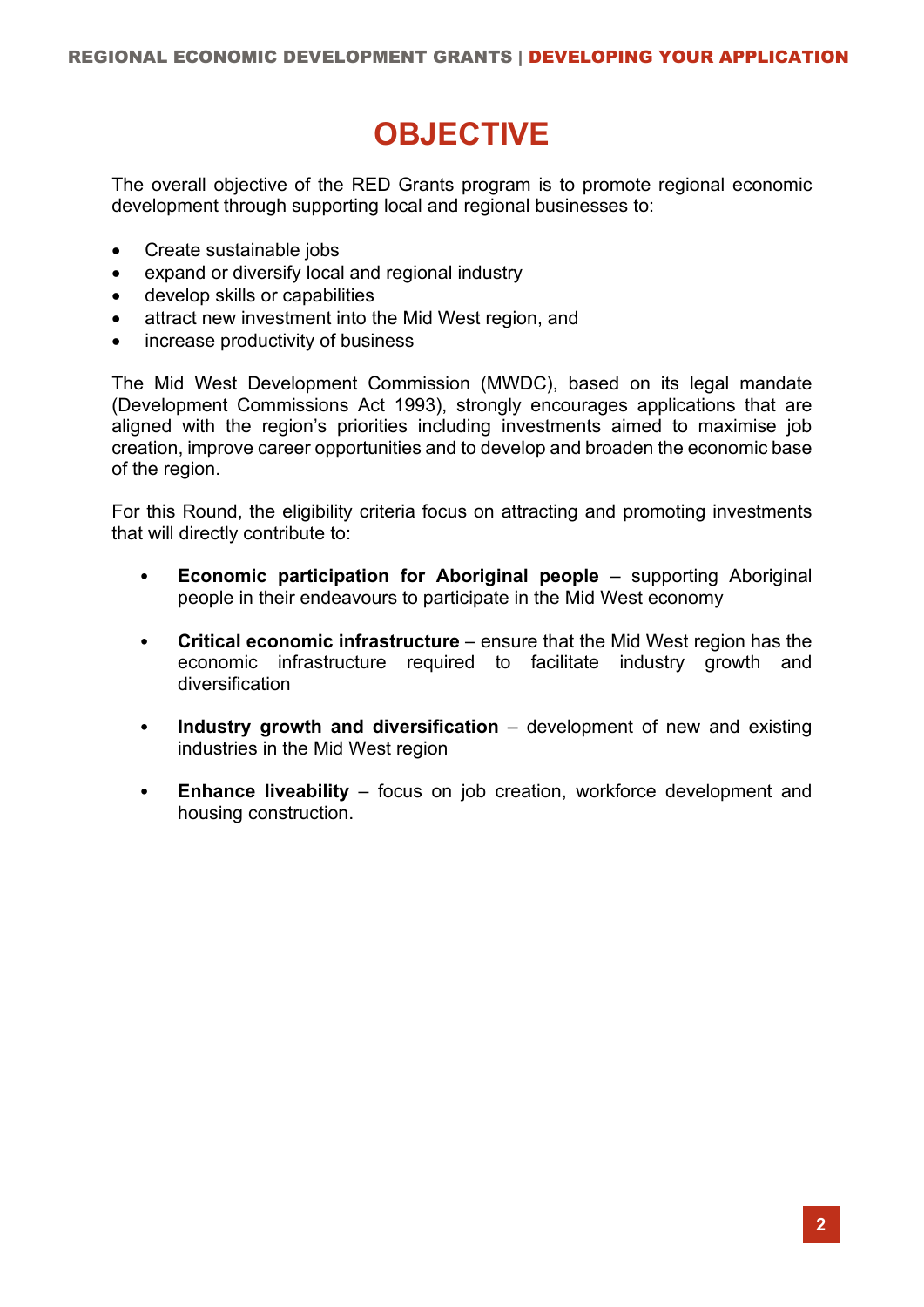# **DEVELOPING YOUR APPLICATION**

Applicants may apply for funding from the RED Grants program by completing an electronic application form, providing project details and by demonstrating its eligibility and how the expected project outcomes meet the assessment criteria.

It is always important to bear in mind that insufficient or weak responses to the assessment criteria may disqualify the application.

As competition for available funding is always strong, applicants need to ensure that, beyond the eligibility criteria and the project's planning and analysis, that they can deliver the project within a timeframe between 12 to 24 months.

To increase the chances of a successful application, applicants, at their own cost, should ensure that relevant studies, including economic impact and feasibility analysis, designs, costing, etc. are conducted and included in their application.

It is always important to remember that sufficient time should be allocated to these processes, as the effort required to prepare them is often underestimated.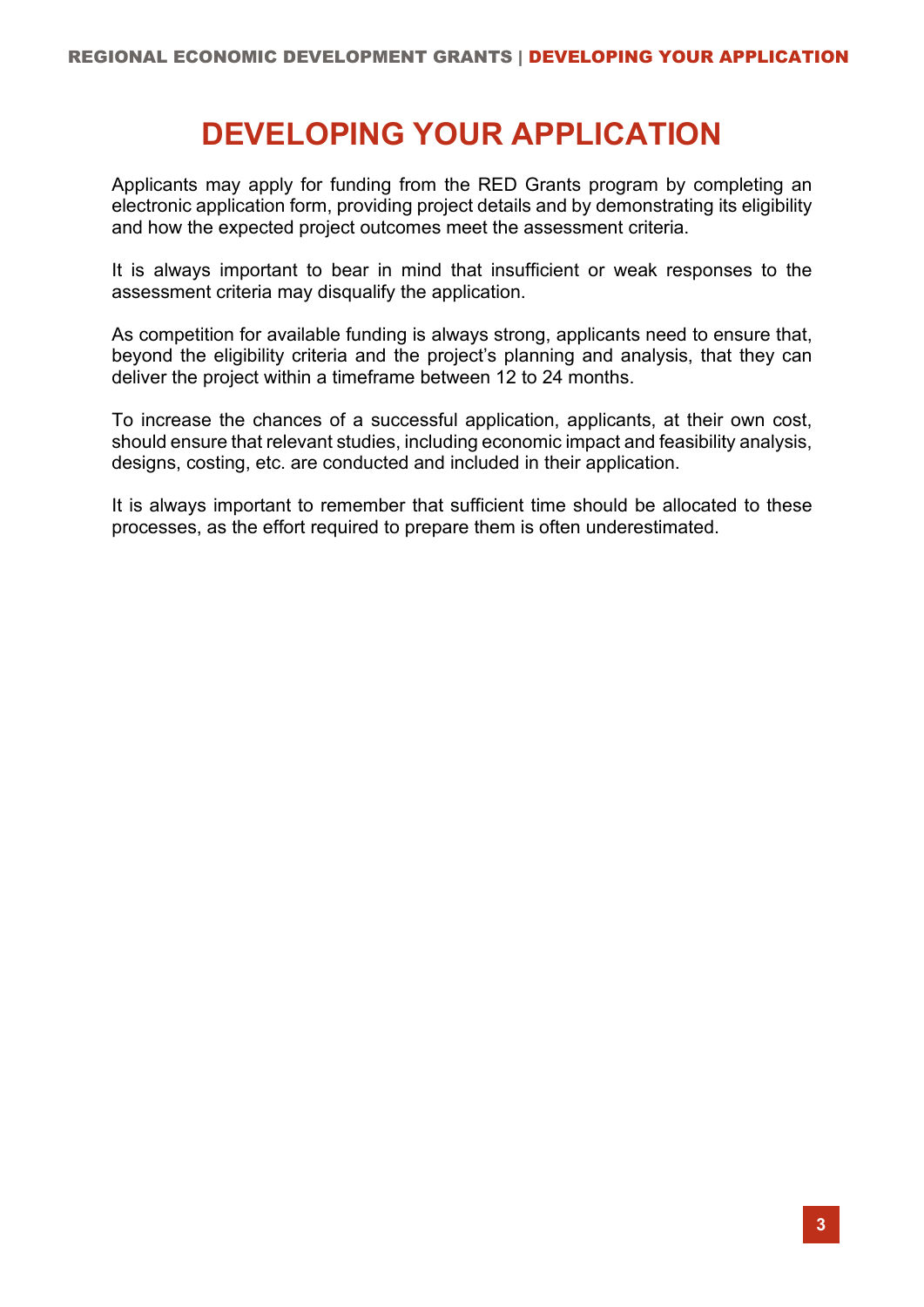# **ELIGIBILITY CRITERIA**

### **APPLICANT ELIGIBILITY**

### **Who is eligible?**

To be eligible for RED Grants funding the applicant **must**:

- be a legal entity capable of entering into a legally binding and enforceable financial assistance agreement (**Grant Agreement**) with the Western Australian State Government.
- have an Australian Business Number (ABN).
- have an account with an authorised deposit-taking institution (an Australian financial institution or bank) registered with the Australian Prudential Regulation Authority.

For instance, an **eligible** applicant can be a/an:

- Local government.
- Not-for-profit organisation that is a legal entity.
- Australian registered business.
- Industry association, cooperative or business group
	- o NB: Business groups can apply but one lead business must meet the criteria and accept responsibility for contractual obligations on behalf of the business group.
	- o The business group should be capable of entering into sub agreements with the lead business that reflect the head agreement and terms.
- Incorporated body, or have equivalent status (i.e., represented by an incorporated auspicing body).

### **Who is not eligible?**

As per the RED Grants program eligibility criteria, the following **may not apply** for funding from the Program:

- State or Federal Government Agencies
- Government Trading Enterprises (GTE)
- Schools
- Hospitals
- Trustees that are not empowered through the Trust Deed to enter into an agreement with the State Government to receive funding

**IMPORTANT:** Applicants must ensure they meet the eligibility criteria as failing to do so will result in their application be ineligible.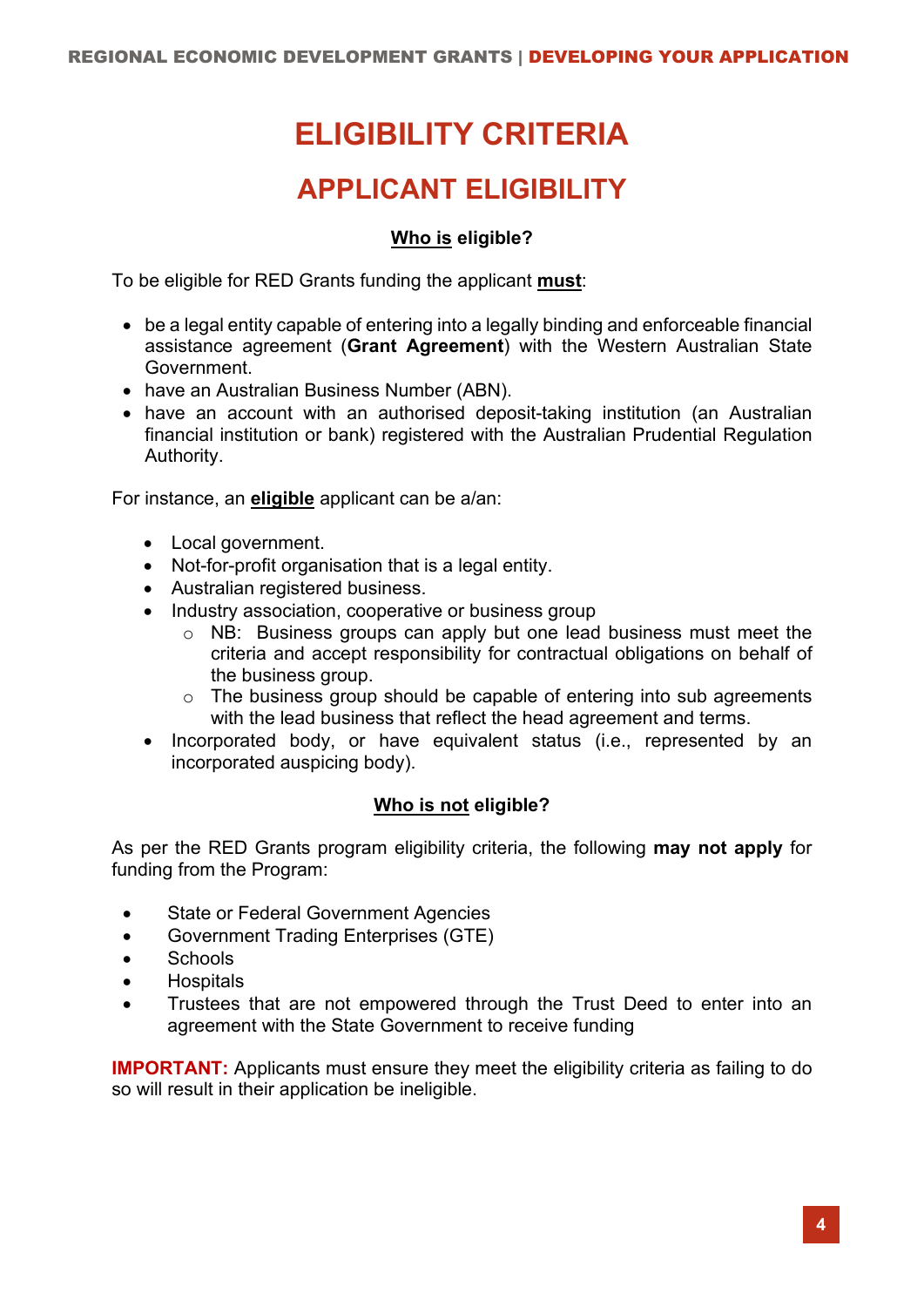# **PROJECT COSTS ELIGIBILITY**

**What is not Eligible?**

Goods and Services that are **not eligible** for funding include:

Ongoing costs incurred after the project is completed (e.g. operating and maintenance costs).

•This could include ongoing salary costs, depreciation, software renewals, subscription services beyond establishment phase etc.

Retrospective payments or expenditure incurred prior to execution of a RED Grants agreement.

•Please ensure you consider in your planning of the project timelines. •Expenditure refers to the grant and your matching cash contribution

GST payments.

•Ensure your budget does not include GST if you are GST Registered. •If you are not GST registered please discuss with the Commission.

Operational overheads (such as rent, insurance, telephone etc.)

•These costs should not be included in the cash budget, even as a matching cash contribution.

Existing staff salaries

•Staff working on the project as part of their core hours are not eligible for funding or as matching cash contribution. If can demonstrate through a contract variation / payroll that the hours will be increased for the project or new person appointed to deliver a key aspect of the project, this is likely to be eligible. Discuss your individual circumstance with the Commission.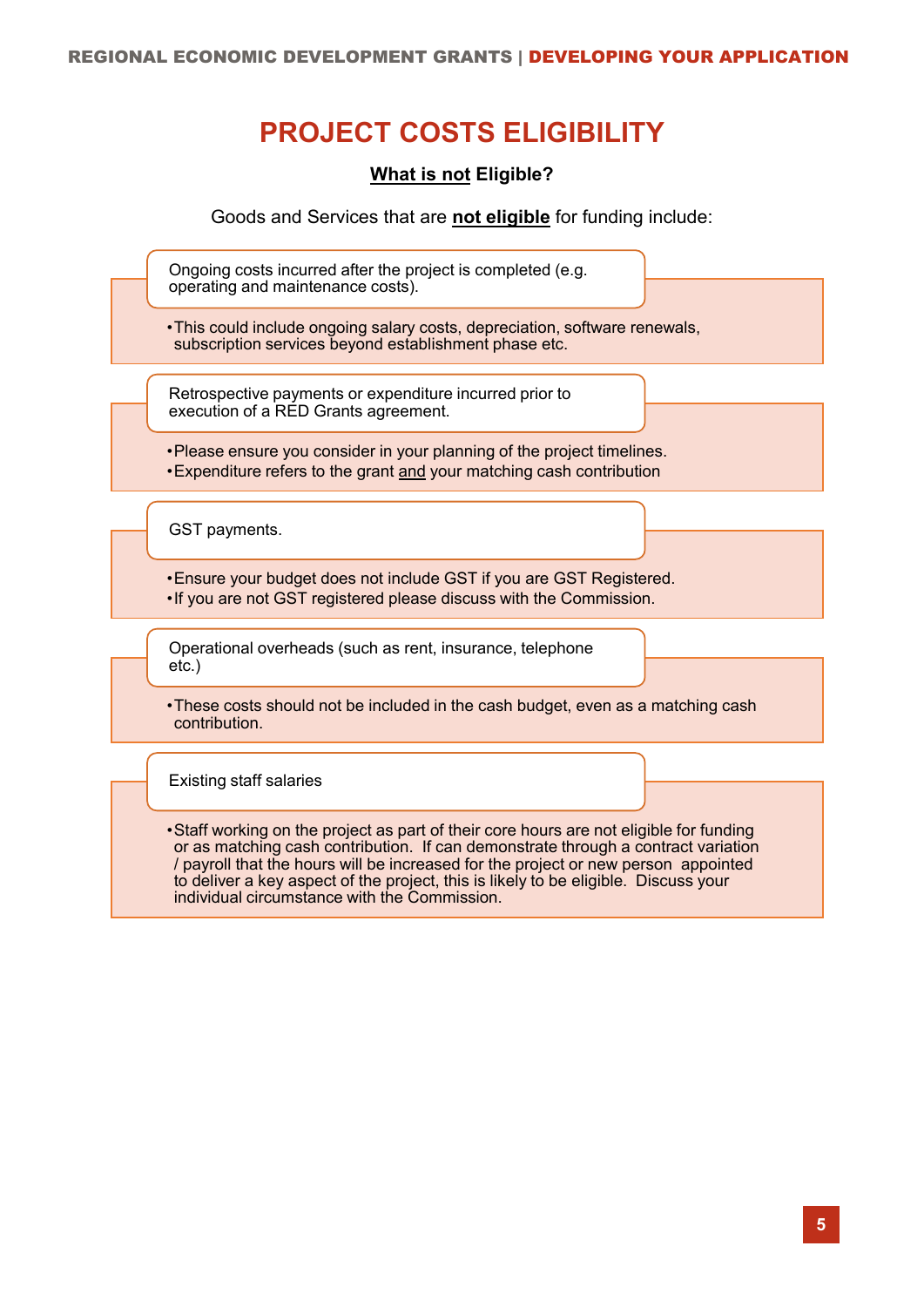# **ASSESSMENT CRITERIA**

For Round 5, beside the overall Program Objective, the Mid West Development Commission (MWDC) is strongly encouraging applications that can demonstrate capacity to deliver and contribute directly to:

- **Economic participation for Aboriginal people** supporting Aboriginal people in their endeavours to participate in the Mid West economy.
- **Critical economic infrastructure** ensure that the Mid West region has the economic infrastructure required to facilitate industry growth and diversification.
- **Industry growth and diversification** development of new and existing industries in the Mid West region.
- **Enhance liveability** focus on job creation, workforce development and housing construction.

## **ADDRESSING THE CRITERIA**

### **Applicants are required to complete all questions in the application form and demonstrate**:

- a) How the project meets the assessment criteria and at least one of the following economic growth and development objectives:
	- sustainable jobs.
	- expanding or diversifying industry.
	- developing skills or capabilities.
	- attracting new investment in the region.
	- Increasing productivity.

*For clarity on addressing these objectives, please refer to Sections 4 and 5 of the application form.* 

- b) A minimum 50% **cash contribution** to the project (not-for-profit and Aboriginal Owned Organisations may be considered on a case-by-case basis). Proponent cash contributions are expected to exceed the minimum requirement. This will be considered in the application assessment process. Other State Government funding will not be considered as part of the 50% co-contribution towards the project.
- c) Local partnerships and collaboration including co-investment/supported by key regional stakeholders.
- d) Delivery of local content outcomes.
- e) Alignment with region's themes/priorities (refer to Section 5 of the application form).
- f) A wider economic development benefit outside of the applicant entity.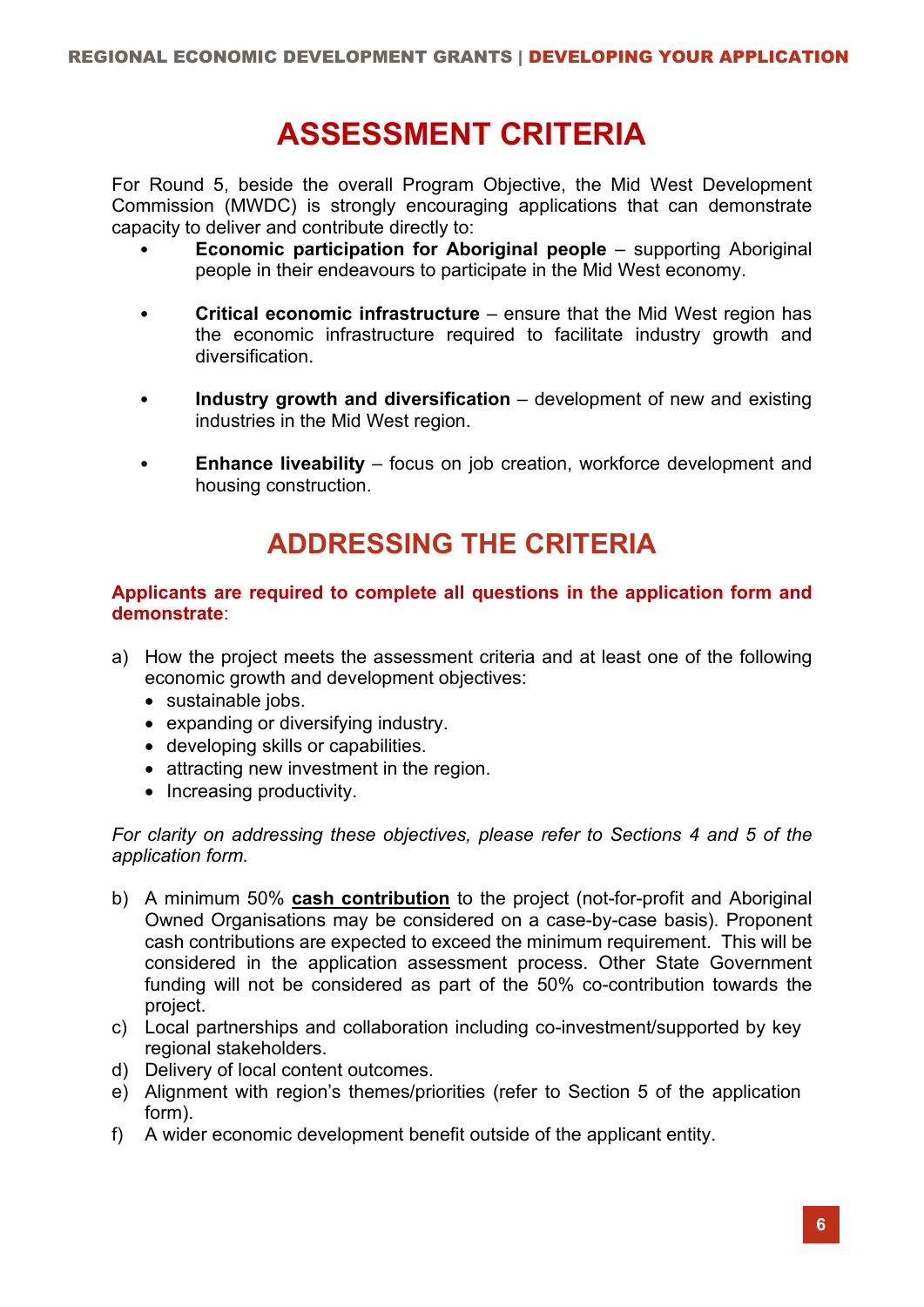- g) The capacity to undertake and complete the project (past grant experience, project management and governance structure, experience of key personnel, project risk identification and mitigation);
- h) The capacity to meet ongoing operating and maintenance costs following the conclusion of the grant funding (if applicable).
- i) Financial capacity and sustainability and provide two years of financial statements verified by a member of the Certified Practising Accountants (CPA), Chartered Accountants Australia and New Zealand (CA), Institute of Public Accountants (IPA) or a registered auditor.

### **Local content**

Applicants must also address what the project means for the local community/region in relation to job creation and economic growth and development.

Preference will be given to projects that demonstrate:

- Building the capability of local suppliers, and the opportunity for regional businesses to supply items/services for the project.
- Increased regional employment and regional business participation through subcontractors, suppliers, apprenticeships and traineeships.
- Support for emerging or new industries in the region, promotion, and awareness of local industry/businesses; and
- Benefit to the regional economy through any other identifiable means.

**IMPORTANT:** Ensure that you provide us with a complete understanding of your project – remembering that MWDC is unlikely to have the detailed understanding of your project that you have. Applications should therefore be written on the basis that the reader/assessor knows very little about the background and merits of your project.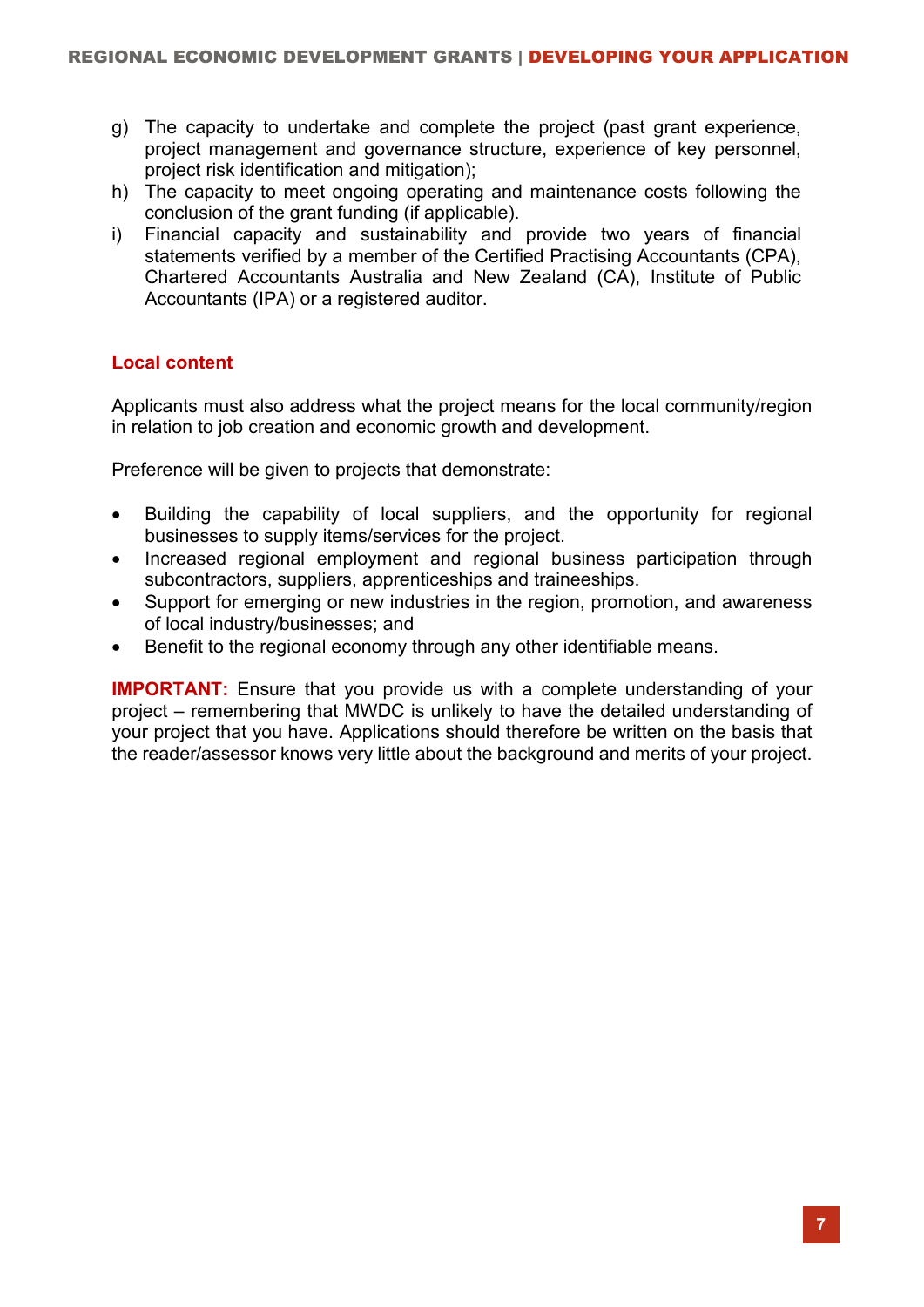### **ASSESSMENT PROCESS**

The assessment process involves the following:

- **Step 1** Applicant submits application on-line via the SmartyGrants portal.
- **Step 2** MWDC Grants team assess each application against the criteria outlined in Sections 4 and 5 of the application form to determine the eligibility.
- **Step 3** If eligible, application is submitted to the MWDC Board for review and to make recommendation, based on regional priorities, to the Minister for Regional Development.
- **Step 4** Minister makes final decision, and all Applicants are advised of the outcome.
- **Step 5** Successful applicants receive the Grant Agreements to be legally executed.
- **Step 6** Funds are disbursed based on the evidence provided by the grant recipient of the achieved milestones.
- **Step 7** Upon project completion, grant recipient must submit final report to acquit the grant.

**IMPORTANT:** All applications are assessed on a competitive and merit-based process. Applicants should note that the assessment and decision-making process could take up to six months and should be considered during project planning. MWDC reserves the right to request more information to clarify any aspect of the application.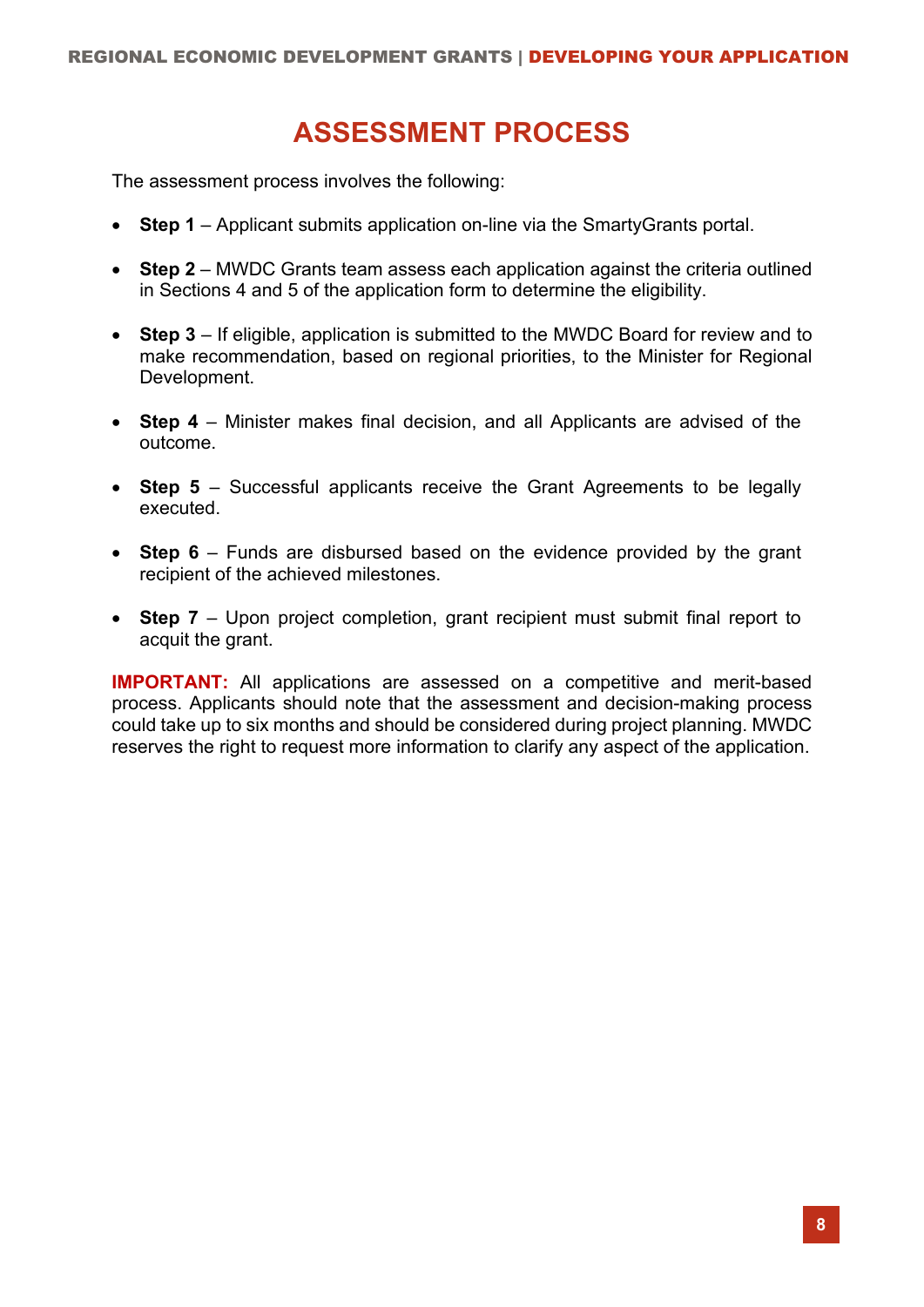# **RED GRANT PROCESS**

Step 1 Application submitted online via SmartyGrants

#### Step 2

Grant team assess application against the criteria to determine the eligibility

#### Step 3





Minister makes final decision and applicants are advised of the outcome

Step 4

Step 5 Grant Agreement is issued and legally executed

Step 6 Funds are disbursed as per agreeded milestones

Step 7 Grant Recipient submits final report to acquit the grant





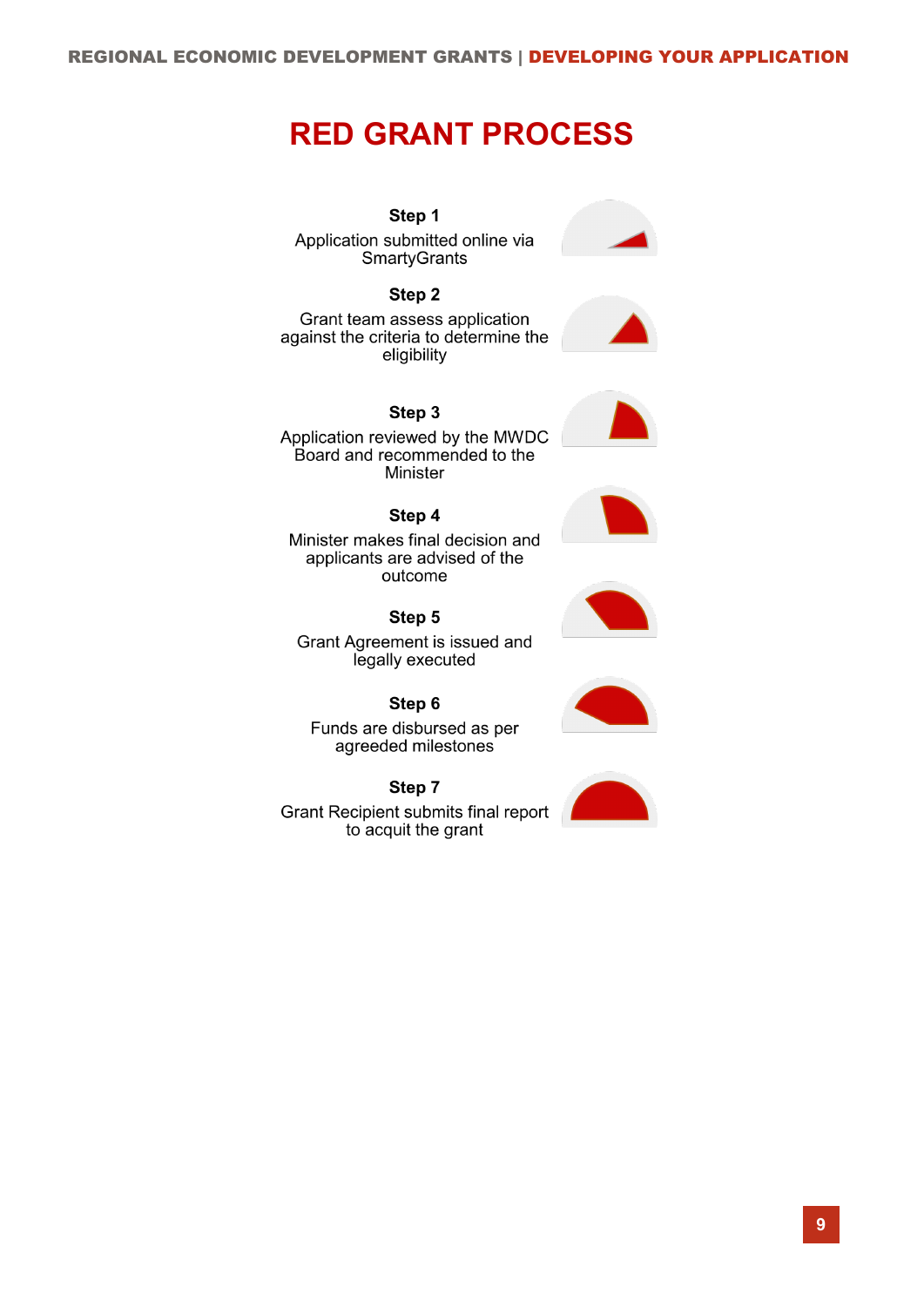# **RED Grants Discovery Workshops**

### **Attracting and promoting development investment in the Mid West**

The RED Grants Discovery Workshops are aimed to provide more information about the objectives of the Program but, most importantly, to identify and encourage applications for locally driven projects that promote local content and contribute to local economic growth and development in regional communities throughout the Mid West.

MWDC may conduct sub-regional workshops and will work in close partnership with industry and LGA representatives to identify and attract projects that are aligned with regional and local priorities.

Both industry and LGAs may promote the RED Grants opportunity by sharing information about eligibility criteria and process timeline with their members and encourage potential applicants to attend in the workshops.

Participants in the workshops will also have an opportunity to clarify any question they may have regarding the Eligibility and Assessment Criteria (i.e. who can apply, what is the cash contribution, promoting local content and partnership) and about project implementation timeline and acquittal.

The dates and locations of the RED Grants Discovery Workshops will be announced by MWDC on its website and shared with industry and LGA representatives. Admission to the workshops is free of charge.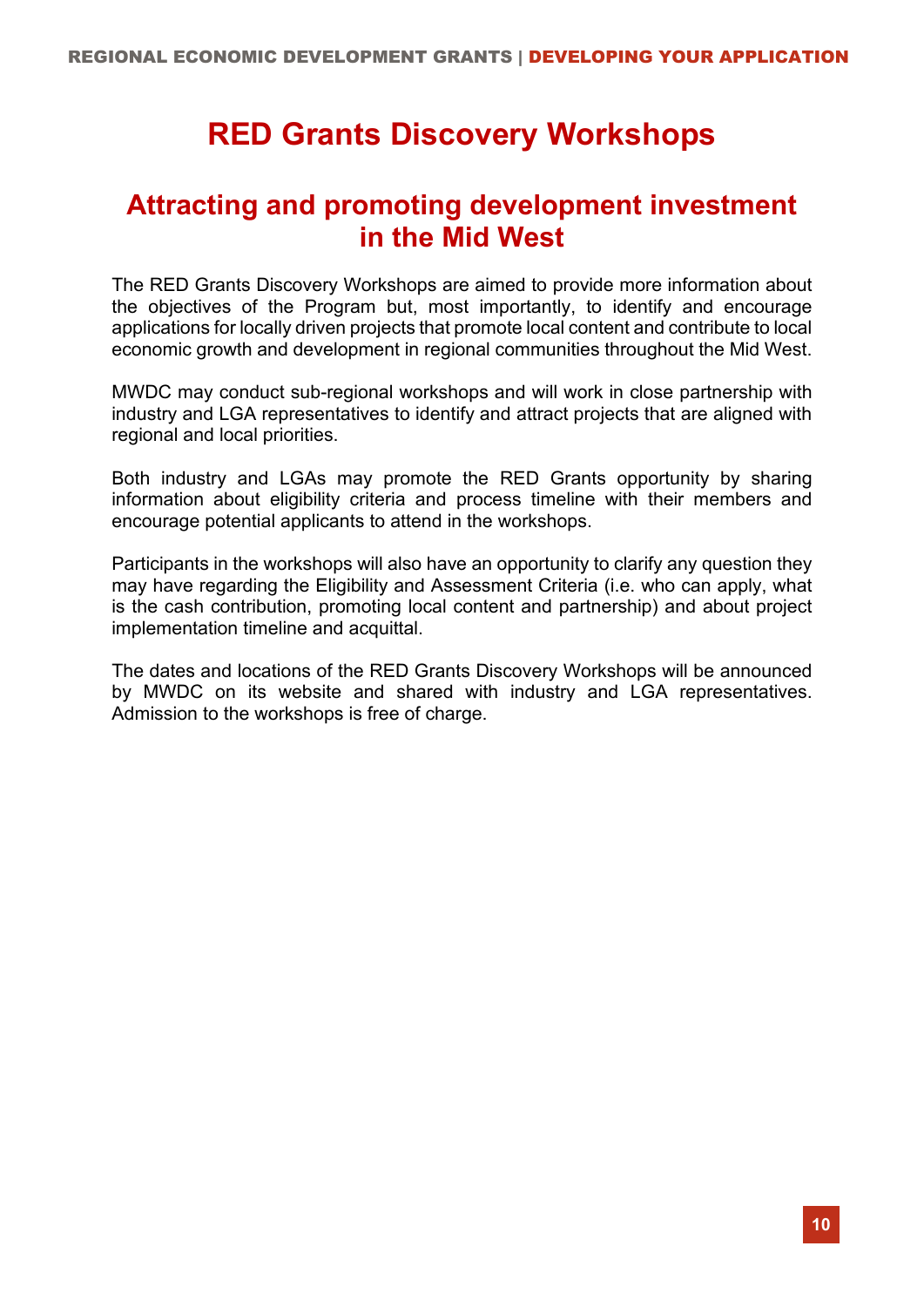# **9 TIPS FOR WRITING A QUALITY APPLICATION**

### **FOR PREPARING YOUR APPLICATION, CONSIDER THE FOLLOWING:**

- **1. How does your project meet at least one of the economic growth and development objectives (i.e., sustainable jobs; expanding or diversifying industry; developing skills or capabilities; attracting new investment in the region; and/or Increasing productivity)?**
	- Be specific in your responses and make it clear which economic growth and development objective(s) your project will contribute to.
	- Will your project result or support economic participation for Aboriginal people?
	- How many direct or indirect jobs will (potentially) be created by your project. Are these full time, part time, permanent, casual and what FTE they correlate to? How will your project contribute to job creation locally and/or regionally?
	- What is the estimated economic direct and indirect impact of your project? You may consider utilising an economist or asking for support from the Development Commission to help identify and estimate your project's economic impact.
	- Consider what the impact of the project will be on productivity and specify the percentage improvement expected if relevant. Graphics and statistics help to understand the project's potential.
	- If diversifying the industry, specify exactly which industry and what the current economic value of that industry is to the region and how this project will add to the Gross Regional Product.
	- If new skills/ capabilities are being developed, describe how will these address any regional gaps and create efficiencies or increased production.
	- Mention any potential investment which will be attracted into the region because of your project. You may mention a potential partner and the total amount of the investment.
	- Lastly, if your application is successful, the final acquittal report must report against your proposed outcomes and the evidence that they have been achieved.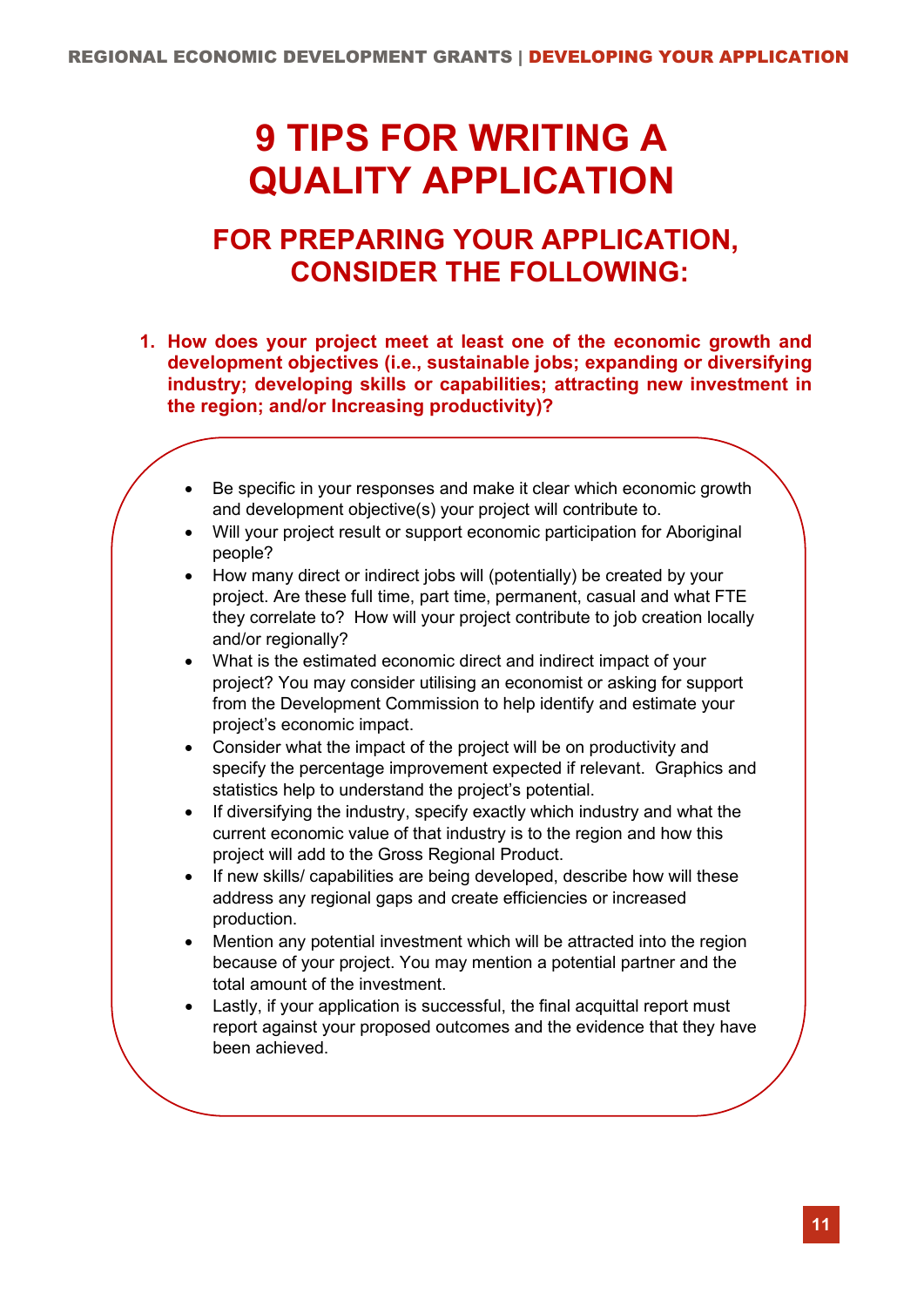**Can you make a minimum of 50% matching cash contribution to the project?** *Not-for-profit and Aboriginal Owned Organisations may be considered on a case-by-case basis.*

*\*Please, note that other State Government funding will not be considered as part of the 50% co-contribution towards the project.*

All other things being equal, preference will be given to projects that demonstrate that a grant will lever cash from other sources.

- How confident are you of your costings? Provide preferred quotes to substantiate your budget.
- Ensure your budget balances and does not include ineligible items.
- Cash refers to physical payments to be made by the applicant body to third parties and does not include in-kind.
- Provide written evidence of contributions from other organisations / parties that are secured or being sought. If funds have been requested but not yet approved please provide details regarding when a decision is expected.
- There is always more funding applied for than available, therefore, it is critical that your project can demonstrate value for money. Value for money is not just about what will be produced but also about attracting additional investment, leveraging partnerships that extend beyond the project and other benefits that would not occur without the project.

### **2. Will your project create local or regional partnerships and collaboration, including seek for co-investment?**

- Are there any local or regional partnership required for your project? If yes, are these of a financial or non-financial nature?
- Do you have letters of support to the project from these partners, which provide confirmation of the partner's commitment and/or contribution? These documents must be:
	- o current to this funding round;
	- o relevant to the specific project for which funding is sought; and
	- $\circ$  from organisations or individuals that are genuine partners, stakeholders and/or supporters of this project.
- What other partners could be involved to improve the outcomes of your project?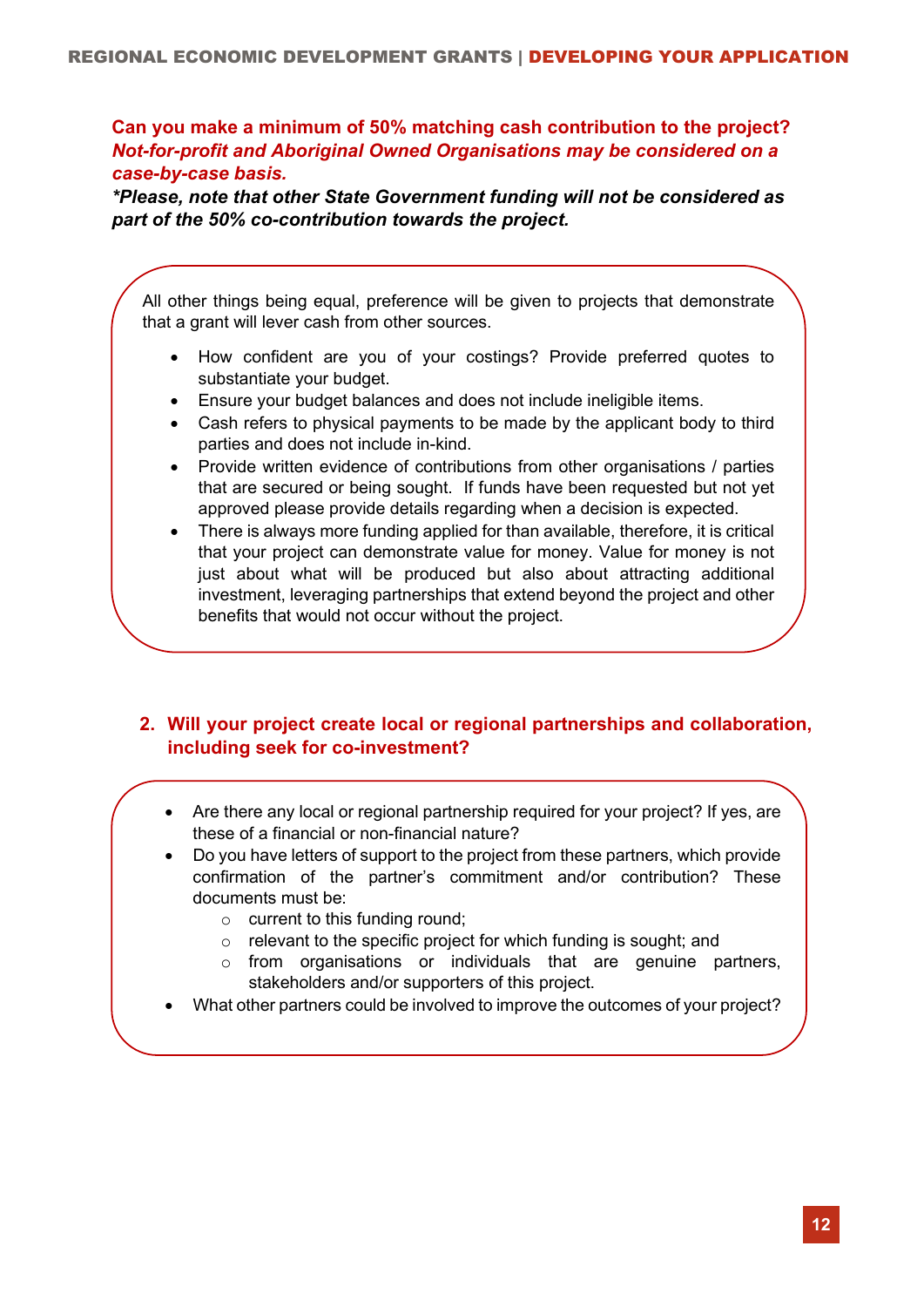### **3. How will your project contribute to deliver local content outcomes?**

What does the project mean for the local community and/or region in relation to job creation and economic activity?

Explain how your project will:

- Build the capability of local suppliers and create an opportunity for regional businesses to supply items/services for the project.
- Increase regional employment and regional business participation through subcontractors, suppliers, apprenticeships, and traineeships.
- Support, promote and raise awareness of emerging or new industries in the region.
- Benefit to the regional economy through any other identifiable means.

### **4. Is your project aligned with the MWDC regional priorities?**

How does this project contribute towards any of the MWDC regional priorities detailed below?

- **Economic participation for Aboriginal people** supporting Aboriginal people in their endeavours to participate in the Mid West economy.
- **Critical economic infrastructure** ensure that the Mid West region has the economic infrastructure required to facilitate industry growth and diversification.
- **Industry growth and diversification** development of new and existing industries in the Mid West region.
- **Enhance liveability** focus on job creation, workforce development and housing construction.

#### **5. How will your project benfit the wider economic development in the Mid West?**

- Is your project addressing a gap that will enable a wider industry development opportunity?
- How will others in the industry have access to the benefits. Outline how the Intellectual Property may be shared or how an innovation may be applied to a cluster of businesses. Will there be any conditions around access to the information?
- Will this project enable other ancillary business opportunities to be developed?
- Is this a new industry or product line that will create local consumption flow on effects?
- Will new regional jobs be developed contributing to the overall economy?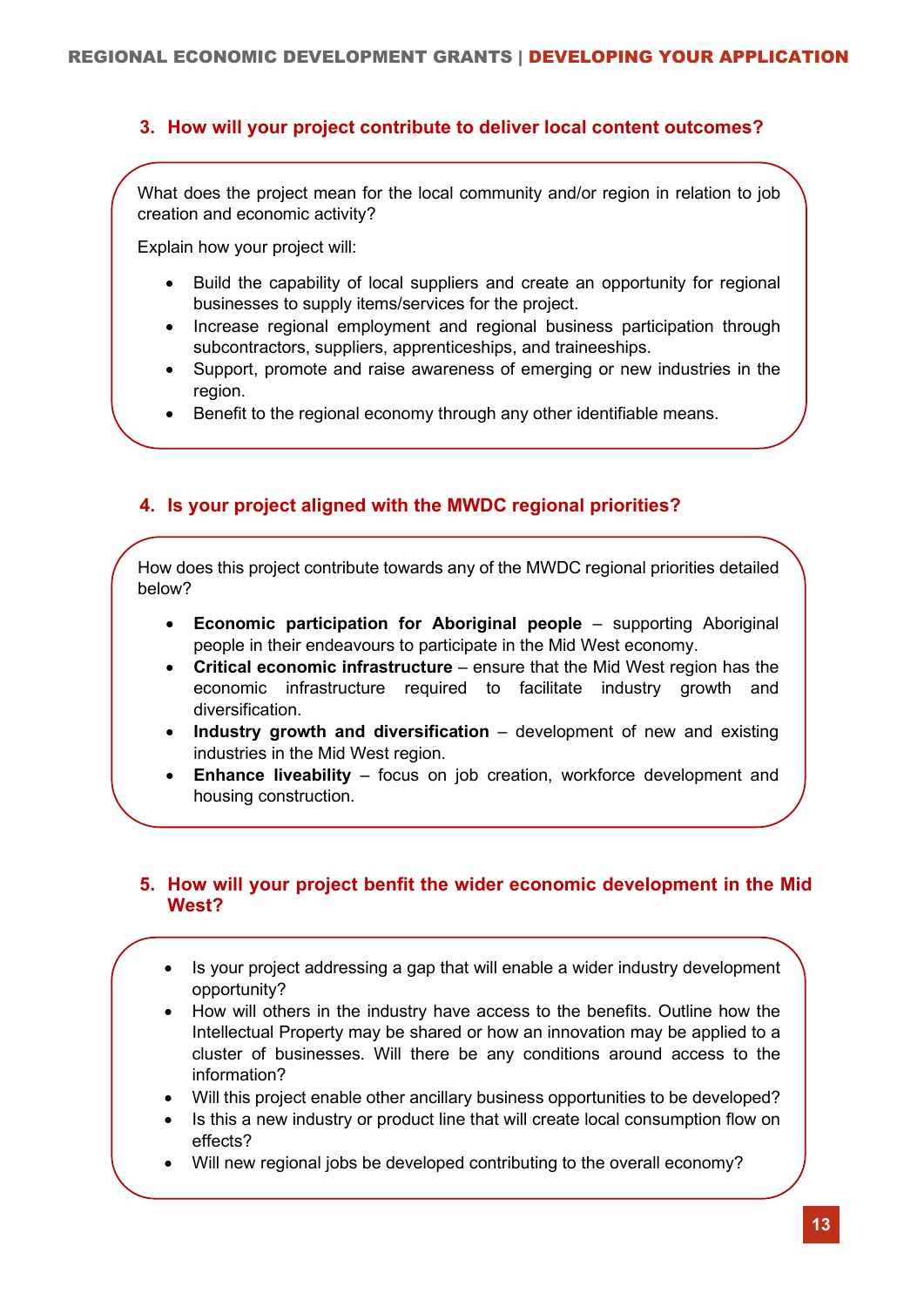**7. Do you have evidence of your capacity to undertake and complete the project (past grant experience, project management and governance structure, experience of key personnel, project risk identification and mitigation)?**

You may have a very attractive project and an excellent business case, but you must demonstrate the capacity to effectively deliver it, otherwise your application may not be successful.

Applicants must demonstrate that they are ready and able to deliver the project within a timeframe no longer than 24 months.

This means that planning and activities are well aligned to minimize the risk profile of the project.

Planning, depth and quality of project documentation is a clear indication of the effort and diligence that has gone into the project and can remove much of the project uncertainty from the assessment process and thereby improve project viability.

To demonstrate the ability to deliver the project, applicants should describe the following:

- Access to people with the right skills and experience.
- Significant project planning has already occurred, and the project can commence.
- A detailed and realistic project management plan is in place.
- All appropriate planning, construction, zoning, land ownership, environmental and/or native title approvals are in place or will be in place. Provide evidence of this in your application.
- Past projects, of a similar scope and scale, that were successfully delivered.
- All funding sources, including provisions for contingencies, etc.
- Financial resources and experience to maintain and operate the project on completion.
- A full risk assessment and mitigation plans are in place.
- Previous grant funds received and respective acquittal or on-going activities or plans for completion. Remember that your track record in managing grants may influence the outcome of your application.
- Detail exactly who will have responsibility in your organisation for managing the project and ensuring deliverables are met.
- Detail how the finances will be managed (i.e., all project related funds administered out of a dedicated bank account).
- If a business partnership detail how decisions will be made within the governance structure.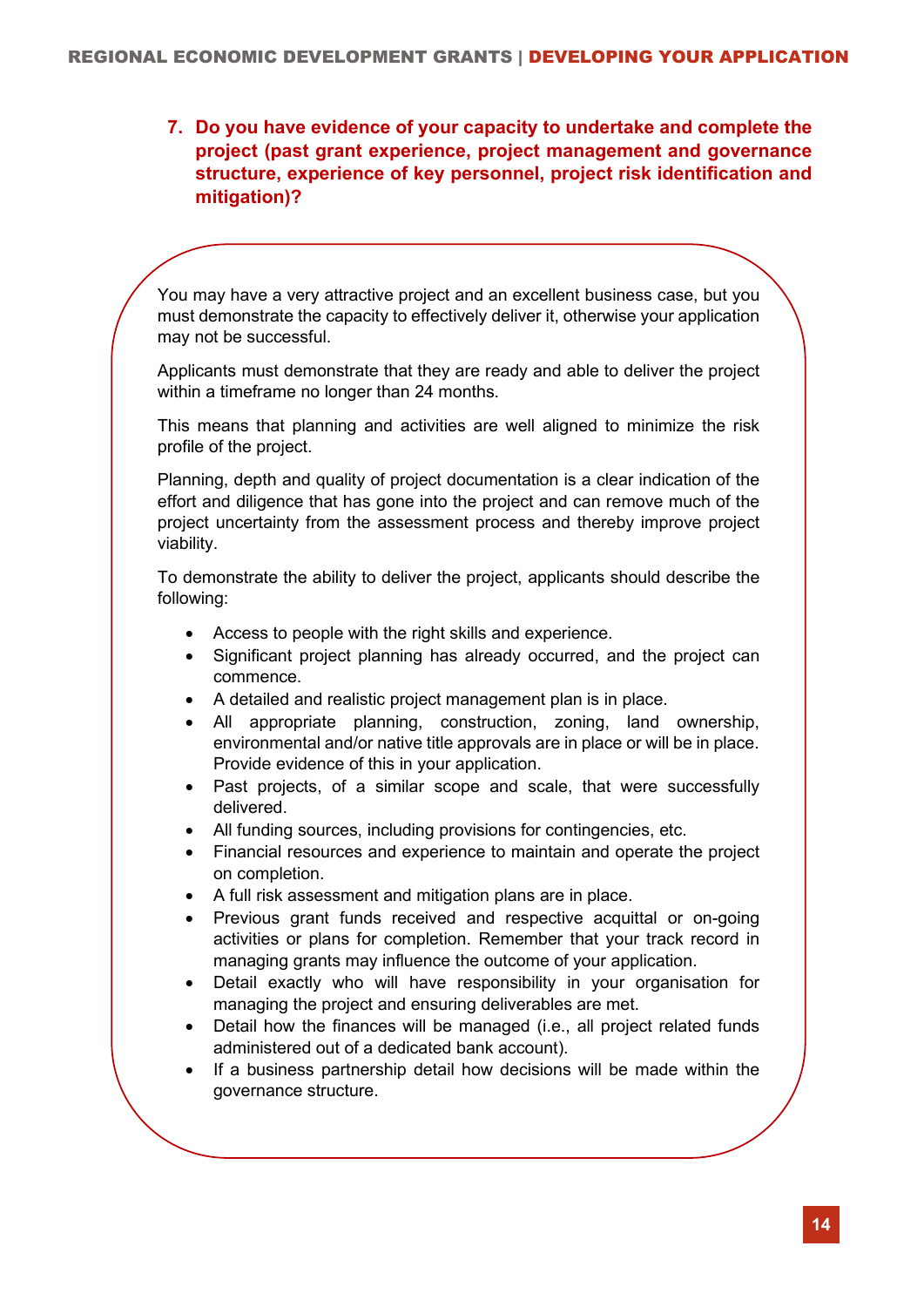- **8. How do you expect the project to meet ongoing operating and maintenance costs following the conclusion of the grant funding (if applicable)?**
- Legacy is highly valued (i.e., long-lasting and tangible outcomes, sustainable over the longer term).
- Ability to demonstrate how your organisation will maintain and sustain ongoing costs related to your project is important.
- Consider attaching a forecast operating / maintenance budget to demonstrate ongoing viability if applicable.
- **9. Can you demonstrate financial capacity and sustainability of your business? Make sure to include in your application two years of audited financial statements.**
- Please ensure you attach the audited statements for the business / organisation and partners applying for the funding otherwise your application may be disqualified.
- If you do not have audited statements, you will be required to provide recent bank account statements (i.e., last 6 months). *NB: Audited financial statements are not required for Local Government Authorities*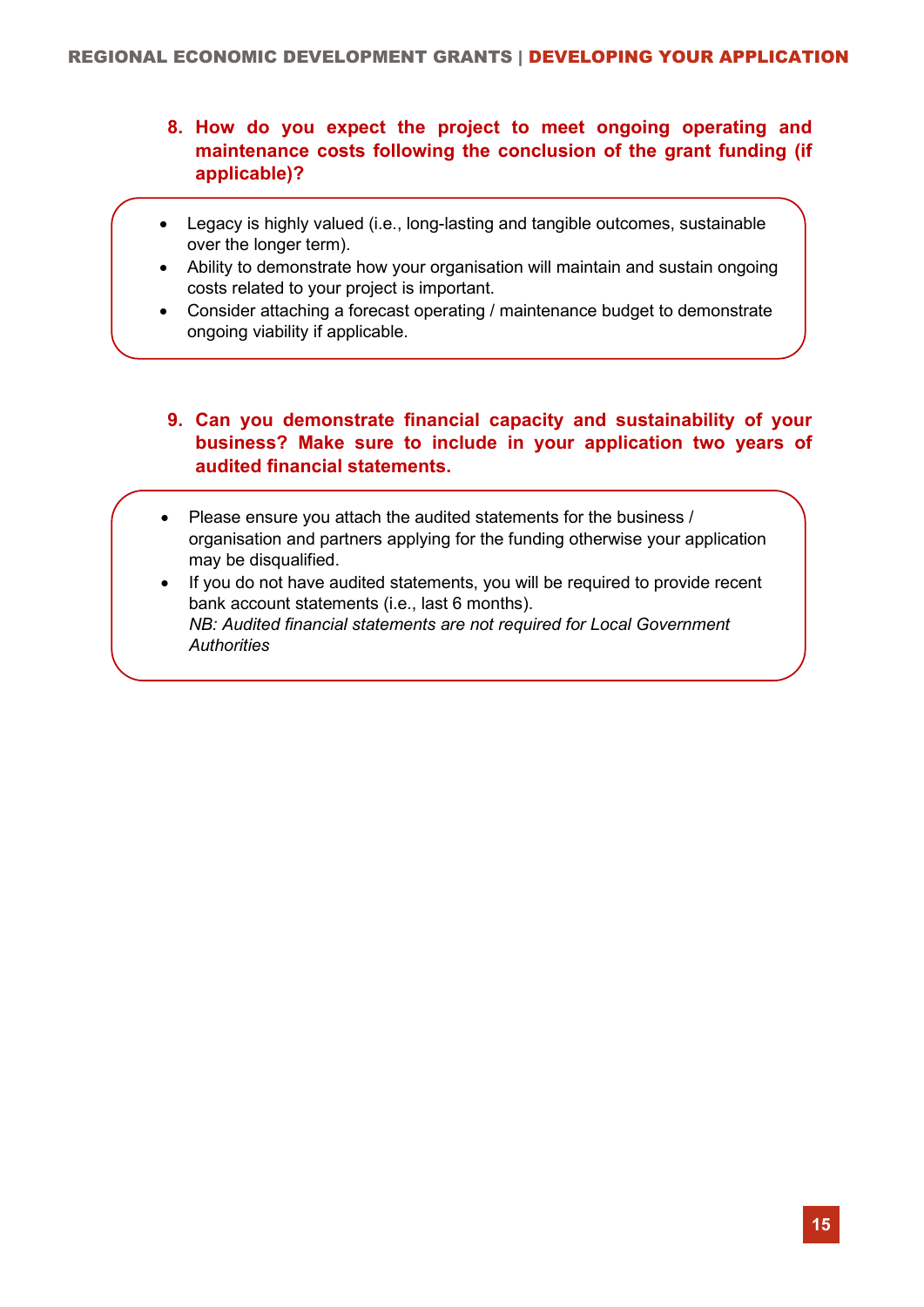# **ONLINE TRAINING VIDEOS**

### **If you need further assistance, refer to the online training videos available at:**

[https://www.peel.wa.gov.au/regional-economic-development-red-grants-scheme/red](https://www.peel.wa.gov.au/regional-economic-development-red-grants-scheme/red-grant-writing-video/)[grant-writing-video/](https://www.peel.wa.gov.au/regional-economic-development-red-grants-scheme/red-grant-writing-video/)



Video 1 - Introduction and about RED Grants



Vídeo 2 - Before you start your application



Video 3 - Grant writing overview



Video 7 - Key project question: When?



Video 4 - Key project question: Why?



Video 5 - Key project question: What?



Video 6 - Key project question: How?





Video 8 - Key project question: Viability



Video 9 - Key project question: Cost



Video 10 - Quantifying expected outcomes



Video 11 - Budget and market viability